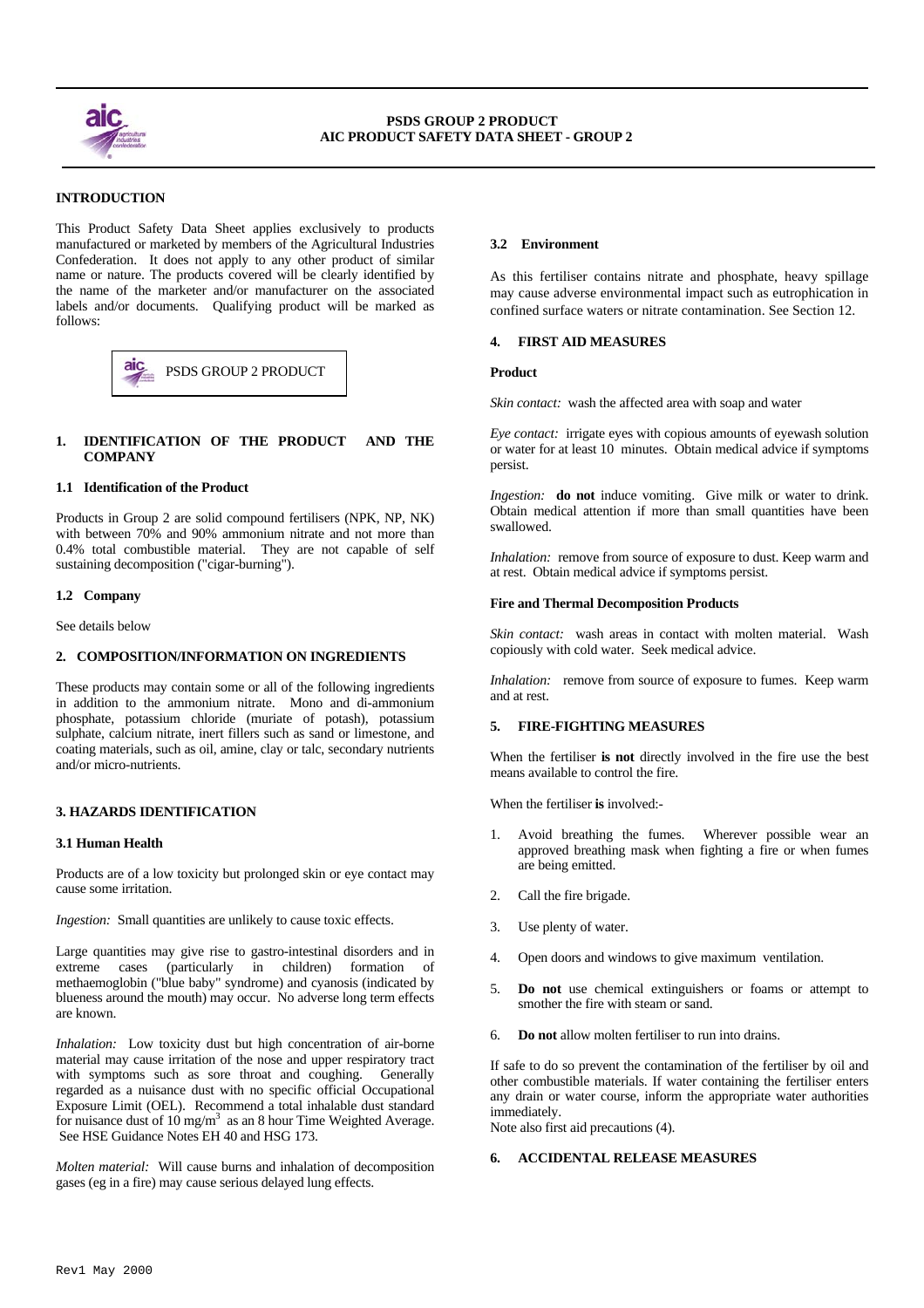Clean up spillage promptly. Sweep up and place in a clean appropriately labelled container. Do not allow to mix with sawdust and other combustible or organic substances.

# **7. HANDLING AND STORAGE**

*7.1 Handling:* Avoid excessive generation of dust. Avoid contamination by materials such as diesel oil, grease and other combustible materials. Avoid unnecessary exposure to the atmosphere to prevent moisture pick-up.

*7.2 Storage:* The basic requirements are the avoidance of involvement in a fire and contamination. Locate away from sources of heat, fire or explosion. Keep away from combustible materials and chemical substances taking particular care on farms to ensure that it is not stored near hay, grain, diesel, etc. Ensure high standard of house-keeping in the storage areas. **Do not** permit smoking or the use of naked lights in the storage area. Restrict stack size to 300 tonnes at non-manufacturing sites and keep 1 metre distance between stacks. Buildings used for storage should be dry and well ventilated, stacks therein should be at least 1 metre from walls, eaves and beams. Further guidance is given in HSE Guidance IND(G)230L.

# **8. EXPOSURE CONTROL/PERSONAL PROTECTION**

## **8.1 Occupational exposure limits**

No specific official limits

ACGIH recommended value (1995-1996) for inhalable particulate: TLV/TWA  $10$ mg/m<sup>3</sup>.

## **8.2 Precautionary and engineering measures**

Avoid high dust concentration and provide ventilation where necessary.

#### **8.3 Personal Protection**

Wear suitable gloves when handling the product over long periods. Use suitable dust respirator if dust concentration is high.

After handling product, wash hands and observe good hygiene practice.

# **9. PHYSICAL AND CHEMICAL PROPERTIES**

| Appearance           | White grey or brown granules or prills unless                 |
|----------------------|---------------------------------------------------------------|
|                      | deliberately coloured during manufacture.                     |
| Odour                | Odourless.                                                    |
| pH water solution    | Usually $> 4.5$ .                                             |
| (100g/l)             |                                                               |
| Melting point        | Depends on composition. May decompose                         |
|                      | before melting $160-170$ °C depending on                      |
|                      | moisture content                                              |
| Boiling point        | $>$ 210 $\rm{^{\circ}C}$ (decomposes).                        |
| Explosive properties | Not explosive as per EEC test A14 (67/548/EEC).               |
|                      | The fertilizer has a high resistance to detonation.           |
|                      | This resistance is decreased by the presence                  |
|                      | of contaminants and/or high temperatures.                     |
|                      | Heating under strong confinement (e.g. in                     |
|                      | tubes or drains) may lead to a violent reaction               |
|                      | or explosion especially if there is contamination             |
|                      | by some of the substances mentioned under                     |
|                      | Section 10.3.                                                 |
| Oxidizing properties | Products with high nitrate content can support<br>combustion. |
|                      | Not classified as an oxidizing material according             |
|                      | to Directive 67/548/EEC and test A17.                         |
| <b>Bulk</b> density  | Normally between 900-1100kg/m <sup>3.</sup>                   |
| Solubility in water  | Soluble in water, extent depends on composition               |
|                      | Most formulations are hygroscopic.                            |

# **10. STABILITY AND REACTIVITY**

Stable under normal storage and handling conditions. Oxidising agent therefore can enhance the combustion of combustible materials. Liberates ammonia when in contact with alkalies eg Caustic Soda, Soda Ash.

Not itself combustible. Melts and decomposes when heated strongly with molten material starting to form between 160 - 165°C. On decomposition gives off water vapour and toxic fumes which may contain oxides of nitrogen and ammonia. Decomposition is accelerated by a number of substances such as acids; carbonaceous materials; chromates; zinc, copper and their alloys; chlorates and reducing agents.

Has a high resistance to detonation. This resistance is decreased by a number of factors such as the presence of contaminants and/or high temperature. Heating under strong confinement (eg in tubes or drains) may lead to a violent reaction or explosion, especially if there is contamination by substances mentioned above.

**Do not** weld or apply heat to equipment or plant which may have contained the fertiliser without first washing thoroughly to remove **all** fertiliser.

#### **11. TOXICOLOGICAL INFORMATION**

#### **11.1 General**

See Section 3.1.

# **11.2 Toxicity Data**

Product toxicity will depend on the composition. Ammonium nitrate: LD50 (oral, rat)  $>$  2000mg/kg May cause methæmoglobinæmia See Section 3.1. Monoammonium phosphate:  $LD_{50}$  (oral, rat) > 2000mg/kg Diammonium phosphate:  $LD_{50}$  (oral, rat) > 2000mg/kg Potassium chloride or sulphate:  $LD_{50}$  (oral, rat) > 2000mg/kg Calcium nitrate:  $LD_{50}$  (oral, rat) 2100mg/kg

## **12. ECOLOGICAL INFORMATION**

## **12.1 Mobility**

Very soluble in water. The nitrate ion is mobile. The ammonium ion is adsorbed by soil.

# **12.2 Persistence/Degradability**

The nitrate ion is mobile; the ammonium ion is adsorbed by soil particles. Phosphates, whether water or citrate soluble, are translocated in the soil over very short distances and are then immobilised. The dissolved potassium ion in the soil solution is adsorbed by clay minerals; where these are absent in light soils part of the potassium may be leached.

## **12.3 Bio-accumulation**

The product does not show any bio-accumulation phenomena.

# **12.4 Ecotoxicity**